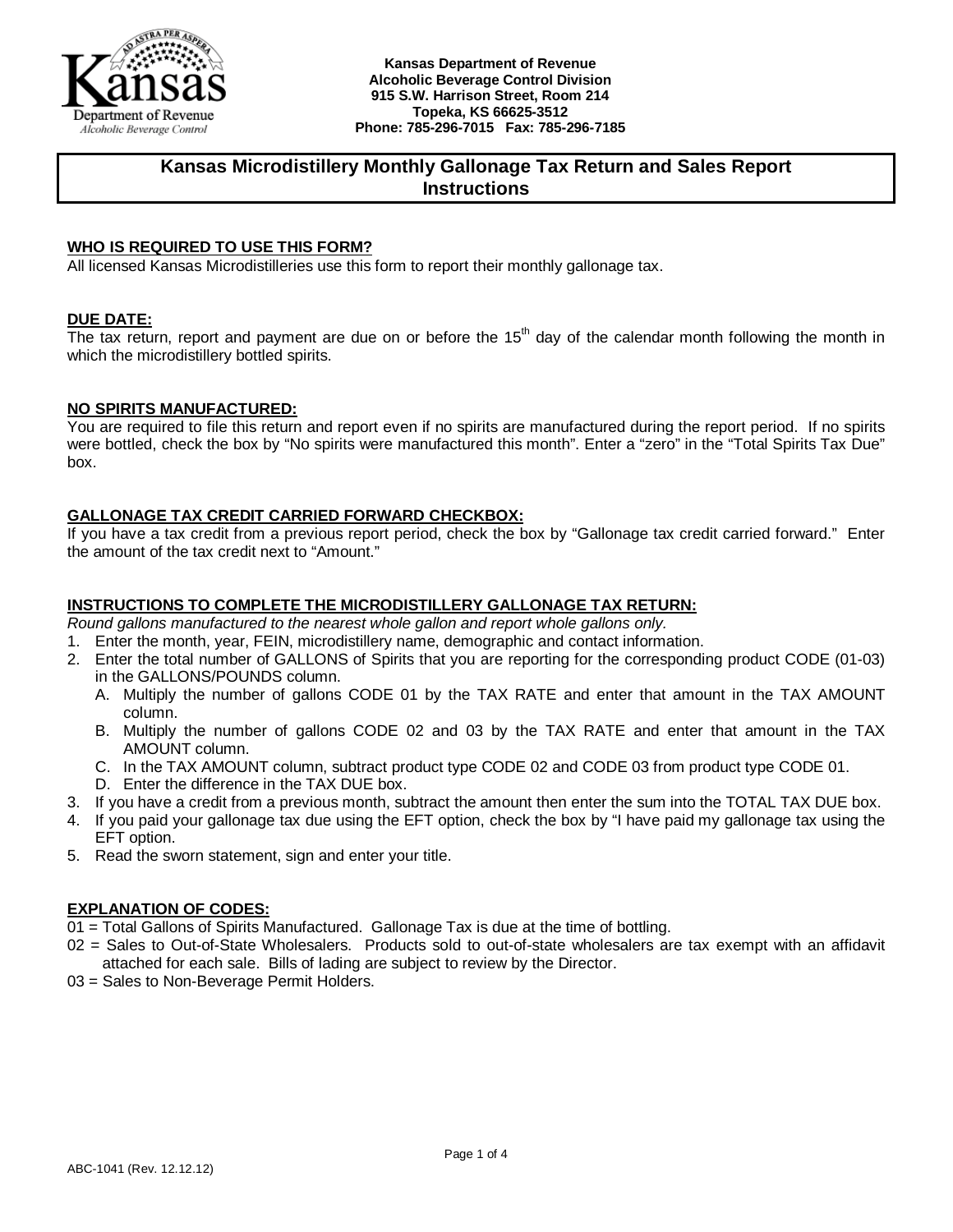

## **INSTRUCTIONS TO COMPLETE SALES SHEDULES A-C:**

*Round gallons manufactured to the nearest whole gallon and report whole gallons only.*

1. Enter the month, year and your FEIN.

### 2. **SCHEDULE A – SALES:**

a. If you have no sales to report this month, check the box by "I have no sales to report this month".

b. To report sales, enter the total number of gallons sold for each authorized type of sale. **Licensed Distributors.** Sales to licensed Kansas distributors.  **Consumers (Off-Premise Consumption).** Sales to consumers for consumption off of the licensed premise.  **Non-Beverage Permit Holders.** Requires a Non-Beverage User permit to conduct sale.

### 3. **SCHEDULE B – SALES TO DISTRIBUTORS:**

- a. If you have no sales to in-state and/or out-of-state distributors this month, check the box by "I have no sales to Distributors to report this month.
- b. To report in-state and/or out-of-state distributor sales, enter the Distributor Name, Invoice Date, Purchase Order Number and Invoice Total amount. **DO NOT SEND INVOICES. All records shall be maintained for three years and shall be available for inspection by the Director or any agent or employee of the Director or Secretary upon request.**

## 4. **SCHEDULE C – SAMPLES:**

- a. If no samples were given this month, check the box by "No samples were given this month".
- b. If samples were given this month, check the box by "Samples were given this month and enter the number of total gallons used for samples.

### **PAYMENT OF GALLONAGE TAX:**

Two options are available to remit your Gallonage Tax payment: 1) check, bank draft or money order payable to the Kansas Department of Revenue and 2) Electronic Funds Transfer (EFT). If you choose to pay your Gallonage Tax with the EFT option, you must first complete the authorization form for EFT (EF-101). If you pay using EFT, please check the box on the form indicating you have paid using EFT.

### **FILING AND PAYMENT OF MICRODISTILLERY MONTHLY GALLONAGE TAX RETURN AND REPORT:**

There are two methods to file and pay your gallonage tax.

- File the ABC-1025 with your payment attached.
- File the ABC-1025 with EFT payment.

### **CONTACT INFORMATION:**

Questions may be directed to the ABC Marketing Unit. Email: ABC.Marketing.Unit@kdor.ks.gov Phone: 785-296-7015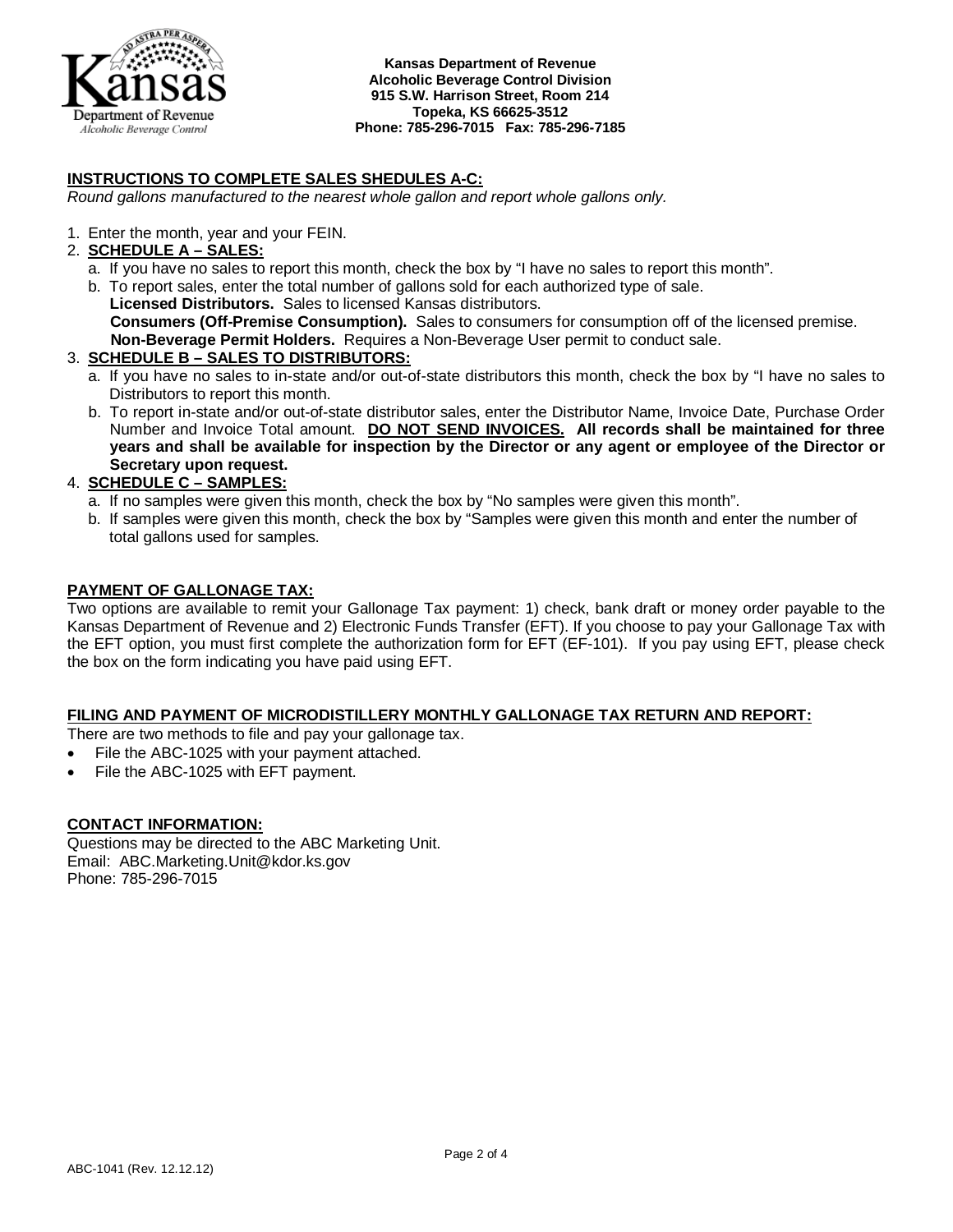

## **MICRODISTILLERY MONTHLY GALLONAGE TAX RETURN AND SALES REPORT**

|  | . KS | ZIP CODE: ____________ |
|--|------|------------------------|
|  |      |                        |
|  |      |                        |
|  |      |                        |

**No spirits were manufactured this month.**

**Gallonage tax credit carried forward. Amount: \$\_\_\_\_\_\_\_\_\_\_\_\_\_\_\_\_**

| <b>PRODUCT TYPE:</b>                          | CODE: | <b>GALLONS</b> |   | <b>TAX RATE:</b> |      | <b>TAX AMOUNT:</b>        |  |
|-----------------------------------------------|-------|----------------|---|------------------|------|---------------------------|--|
|                                               | 01    |                | X | \$2.50 / Gallon  | =    | \$                        |  |
| <b>Spirits</b><br>(GLMD)                      | 02    |                | X | \$2.50 / Gallon  | ۰.   | $\boldsymbol{\$}$         |  |
|                                               | 03    |                | X | \$2.50 / Gallon  | ۰    | $\boldsymbol{\mathsf{s}}$ |  |
| Tax Due $=$                                   |       |                |   |                  | l \$ |                           |  |
| <b>Credit From Previous Report Period - S</b> |       |                |   |                  |      |                           |  |
| <b>TOTAL TAX DUE = <math>\ \</math></b>       |       |                |   |                  |      |                           |  |

**I have paid my gallonage tax using the EFT option.**

**I declare under penalties of perjury that to the best of my knowledge and belief this is a true, correct and complete return.**

SIGNATURE \_\_\_\_\_\_\_\_\_\_\_\_\_\_\_\_\_\_\_\_\_\_\_\_\_\_\_\_\_\_\_\_\_\_\_\_\_\_\_\_\_\_\_\_TITLE \_\_\_\_\_\_\_\_\_\_\_\_\_\_\_\_\_\_\_\_\_\_\_\_\_\_\_\_\_\_\_\_\_\_\_\_\_\_\_\_\_\_\_\_\_\_\_\_

**State if individual owner, member of firm, or title if officer of corporation.**

**CODES:**

**01 = Total Gallons of Spirits Manufactured**

**02 = Sales to Out-of-State Wholesalers**

**03 = Sales to Non-Beverage Permit Holders**